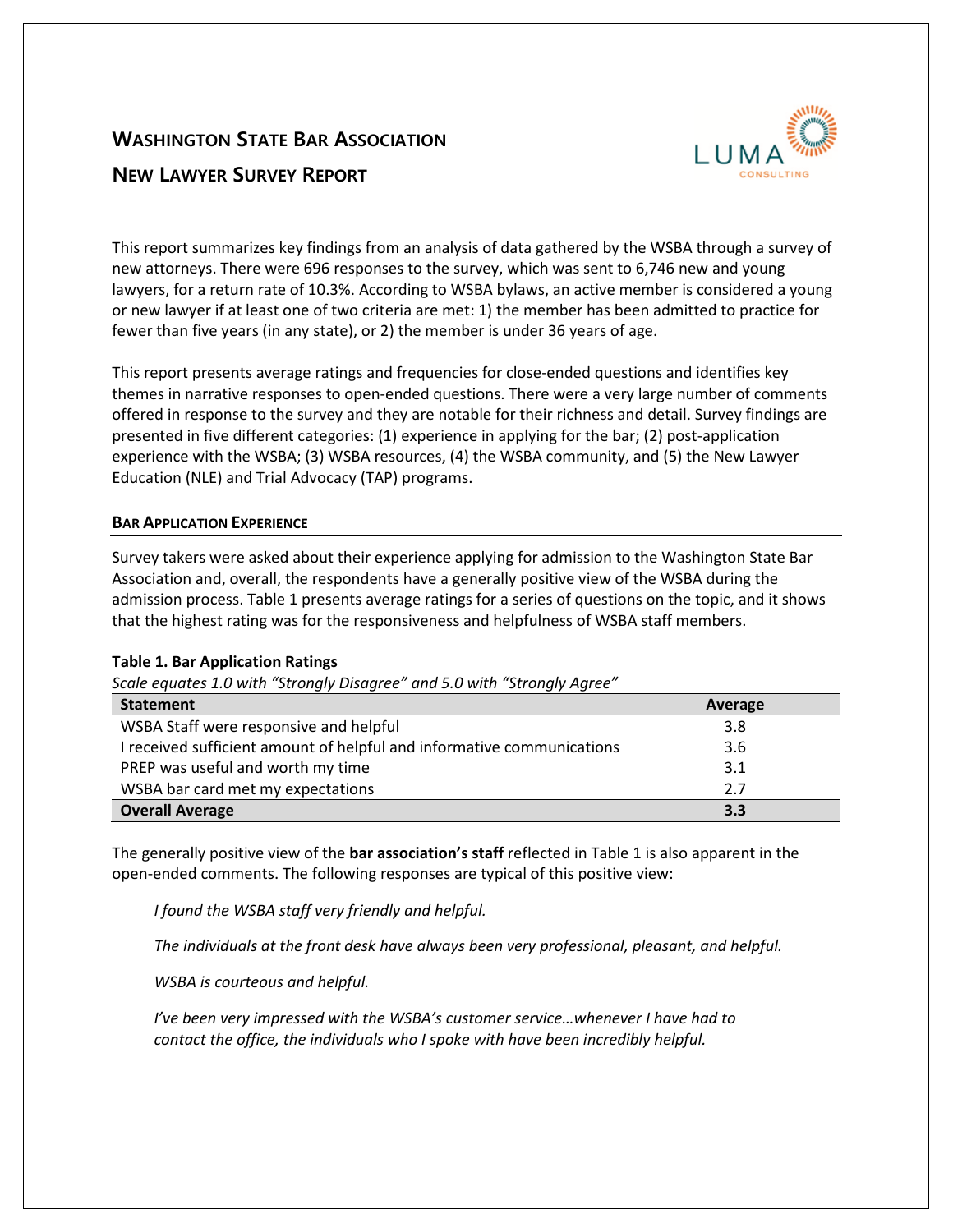#### **New Lawyer Survey Findings 2**

Another key rating in Table 1 concerns the WSBA bar card, which, in contrast to the rating for responsiveness, was the lowest rating in all of the survey data. $1$  Emphasizing this very low rating, are a large number of negative comments about the **bar card**. Respondents variously stated that the "bar card seems a little cheap" and that "the self-laminating kit was disappointing." New members wrote of their disappointment and irritation with the bar card in response to nearly every open-ended question in the survey. The negative view of the card is the single strongest theme to emerge from all of the survey findings. The following quotes represent the general tone of the comments:

*….after all that hard work, time and money. It would be nice to receive a card made out of something more substantial than paper!*

*The bar card is a joke. I have a plastic, nice card from California. I thought the WA paper one was a temporary.* 

*The bar card is cheap and flimsy. For as much money as we pay, a better card should be made.* 

*The bar card is ridiculous. It is a BIG deal to become an attorney and to have a little piece of cardboard that isn't as legitimate as my student ID card is sad.*

*Bar Card could be solid, like a credit card, instead of a cheap laminated piece of paper.* 

*I am shocked that after all the months of preparation, hours of intense testing, and hundreds of dollars spent to join the WSBA that the membership card is just a flimsy piece of waxed paper. Even my FREE Seattle Public Library card (which only took 2 minutes to acquire) is of superior quality…Whenever I have to show my WSBA card to someone in the general public, I am embarrassed...*

#### **POST-APPLICATION EXPERIENCE**

Survey takers were also asked about their experience with the WSBA after they became members of the association. Table 2 displays average ratings pertaining to the post-admission experience and it indicates that respondents generally have high regard for the WSBA **member website** (mywsba). In fact, the 4.1 rating for the website is the highest rating among all of the survey responses.

### **Table 2. Bar Membership Ratings**

 $\overline{a}$ 

*Scale equates 1.0 with "Strongly Disagree" and 5.0 with "Strongly Agree"*

| <b>Statement</b>                                               | Average |
|----------------------------------------------------------------|---------|
| Member website (mywsba) is useful                              | 4.1     |
| Information on WSBA website is helpful and easy-to-find        | 3.6     |
| I receive the right amount of information from WSBA            | 3.6     |
| Information I receive from WSBA is valuable and relevant       | 3.5     |
| The New Lawyer List Serve is a helpful tool                    | 3.2     |
| WA Young Lawyers Committee helped me connect to WSBA resources | 3.0     |
| <b>Overall Average</b>                                         | 3.5     |

There were a number of comments about both the **WSBA website** and the member site (**mywsba**), and in alignment with the high rating in Table 2, the comments are generally positive. Overall, respondents praised the depth of information on the two sites and their helpfulness to new practitioners. The following quotes are typical of the positive comments:

<span id="page-1-0"></span><sup>&</sup>lt;sup>1</sup> The rating for the LOMAP program in Table 3 also received a 2.7 rating, but it is on a four-point scale.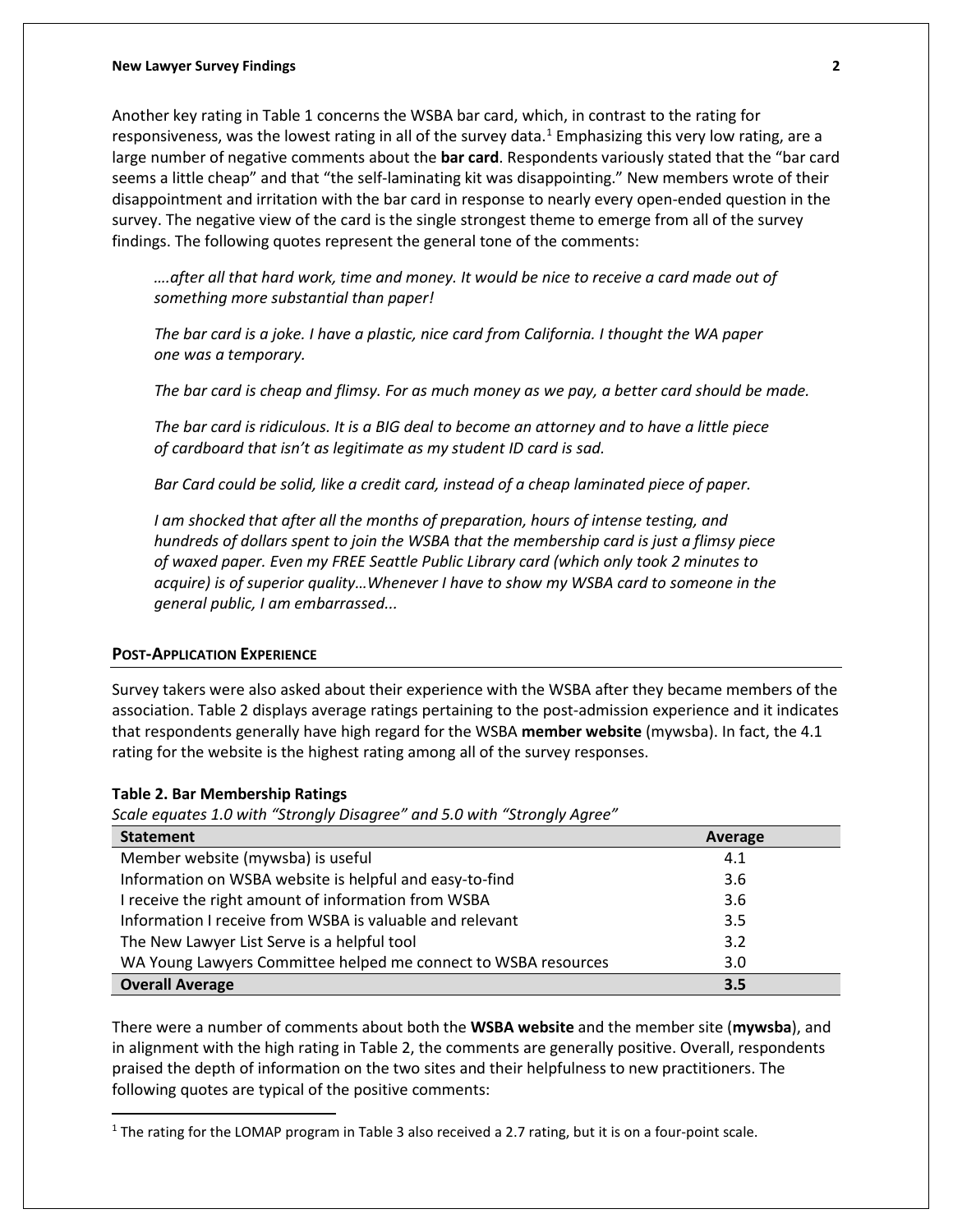*I am in the process of starting my own solo practice and I have found the tools on the WSBA website to be very helpful throughout this process.* 

*The WSBA site is outstanding…*

*Great website and highly informative*.

Yet, despite their value and service as a repository of helpful information, survey respondents also made clear that members have **difficulty navigating** the sites and that they do not find the sites intuitive to use. Comments reflecting this finding include the following:

*Overall, the website is a bit cluttered and tricky to navigate but there is a lot of helpful, relevant information if you take the time to look.* 

*The website is not user friendly even [for] someone in WSBA leadership.* 

*The WSBA website, particularly mywsba.org is clunky and not at all intuitive.* 

A number of respondents also indicated that they struggled with **tracking** their contact information and CLEs on the websites:

*It seems like it takes multiple logins to get to the myWSBA and CLE tracker.*

*I think the mywsba website does not function very well when it comes to reporting, tracking and managing member information…There are much more intuitive website set ups that would improve this.* 

*It is sometimes hard to find the MCLE page to track my CLEs.*

## **WSBA RESOURCES**

Respondents were asked to rate several WSBA services and resources that are provided to members. Table 3 lists the average ratings for these member benefits. The table indicates that CLE opportunities, including the legal lunchbox, received the highest average ratings while the two assistance programs for lawyers received the lowest ratings. Table 3 also indicates which services WSBA members are most and least aware of. The ratings indicate that while lawyers appear to have wide awareness of CLE, the ethics line and NW Lawyer, nearly one-third lack awareness of the WSBA Connects and Lawyer Assistance programs.

#### **Table 3. WSBA Resource Ratings**

*Scale equates 1.0 with "Not Relevant to Me" and 4.0 with "Valuable"* 

| <b>Statement</b>                                    | <b>Didn't Know</b> | Average |
|-----------------------------------------------------|--------------------|---------|
| Affordable Continuing Legal Education opportunities | 10%                | 3.7     |
| Legal Lunchbox series                               | 8%                 | 3.7     |
| The Ethics line                                     | 9%                 | 3.5     |
| <b>NW Lawyer</b>                                    | 2%                 | 3.3     |
| New Lawyer list serve                               | 26%                | 3.1     |
| Casemaker                                           | 21%                | 3.1     |
| NWSidebar                                           | 16%                | 3.0     |
| Free 24/7 support (WSBA Connects)                   | 31%                | 2.9     |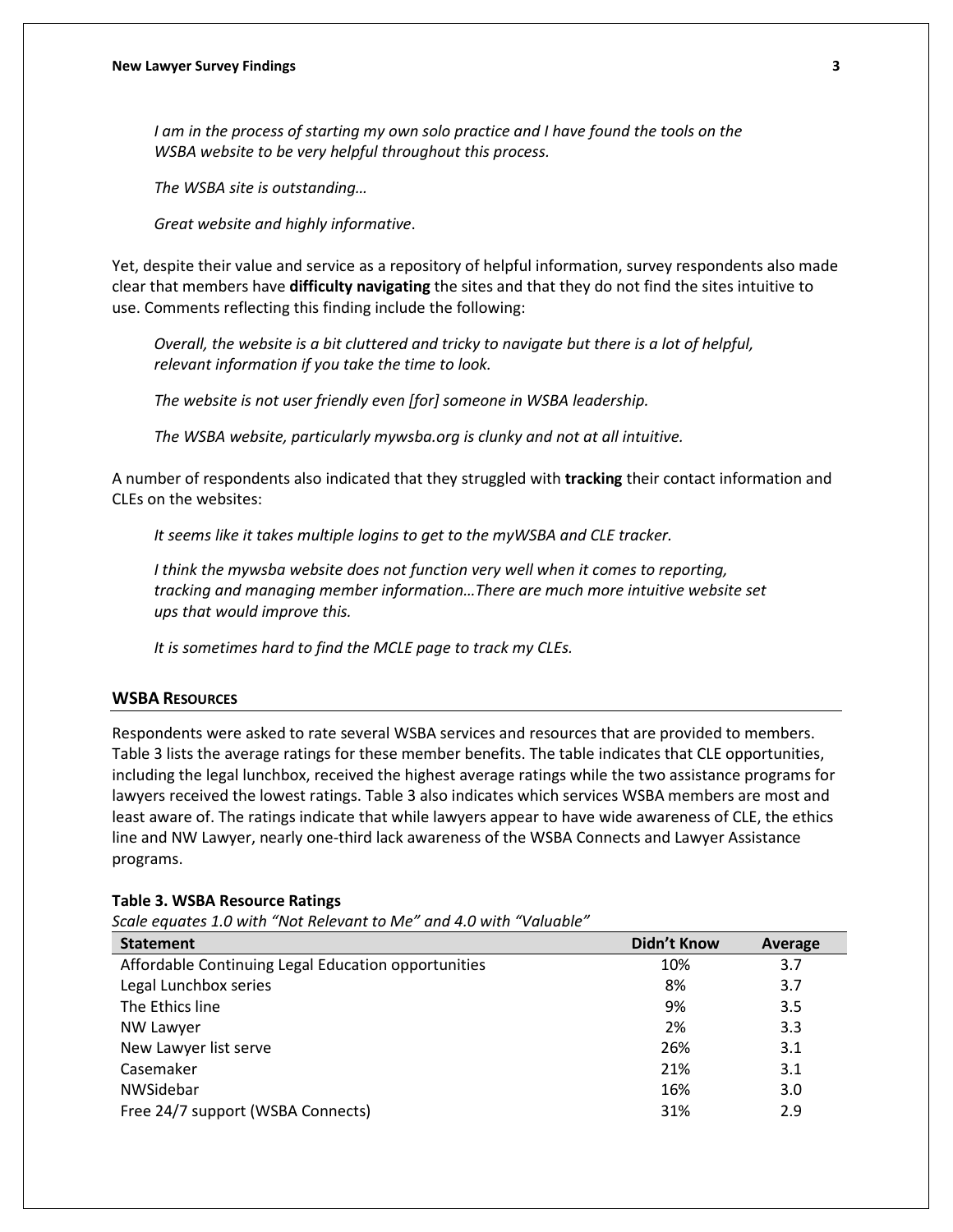| <b>New Lawyer Survey Findings</b>                |                              | 4   |
|--------------------------------------------------|------------------------------|-----|
| Lawyers Assistance Program (LAP)                 | 29%                          | 2.8 |
| Law Office Management Assistance Program (LOMAP) | 16%                          | 27  |
| <b>Overall Average</b>                           | $\qquad \qquad \blacksquare$ |     |

As Table 3 indicates, the highest rated resource is **affordable CLE courses** and the **legal lunchbox** series. Survey comments suggest why these resources are so well regarded. Specifically, many respondents explained that they face financial difficulties and, consequently, they place a great deal of value on free and low-cost CLEs. The following are typical comments reflecting this view:

*I love all the CLEs and networking opportunities, but when you have no income, it's really hard to take advantage of all of them.*

*I would love to take more CLEs as a new and young attorney, to continue to develop as a lawyer, but the cost of many of them is prohibitive (as I am in a job that does not pay for most CLEs so it ends up private pay).* 

*[It] has been a rough first year since I have been unable to find a job as an attorney and have been working retail to pay my bills.* 

*A lot of new graduates have not had a job immediately and it would have been helpful to have some free CLE opportunities to new lawyers that are unemployed.* 

*I'm not sure how I'm going to meet my CLE requirement and keep my license active because of the costs of CLEs. If you have work, these costs are usually paid for by your employer, but if you don't have work, the cost is prohibitive.* 

Along with CLE courses, the **New Lawyer List Serve,** also generated a number of notable qualitative comments. Many of these comments focused on survey takers' lack of awareness of it with members asking how they could access. As one individual put it, "There is a new lawyer list serve? I had no idea." Among those who did know about it, some indicated that while they found the List Serve helpful, they were also concerned about the frequency of emails and disagreements among its members:

*There are way too many people who get offended easily over some requests and turned juvenile, then they create an immature war of emails between attorneys.* 

*I unsubscribed from the list serve because there were too many emails and threads that were not relevant to me.* 

More evidence of the importance of affordable CLE courses are responses to two questions. The first asked what respondents were **most surprised** to learn that the WSBA provided. The second asked members what they were **most disappointed** to learn that the WSBA did not provide. The top responses are presented in Tables 4 and 5.

| There were 362 total responses. |                           |
|---------------------------------|---------------------------|
| Response                        | <b>Number of Comments</b> |
| Free or discounted CLEs         | 75.                       |
| Casemaker                       | 38                        |
| Free section membership         | 15                        |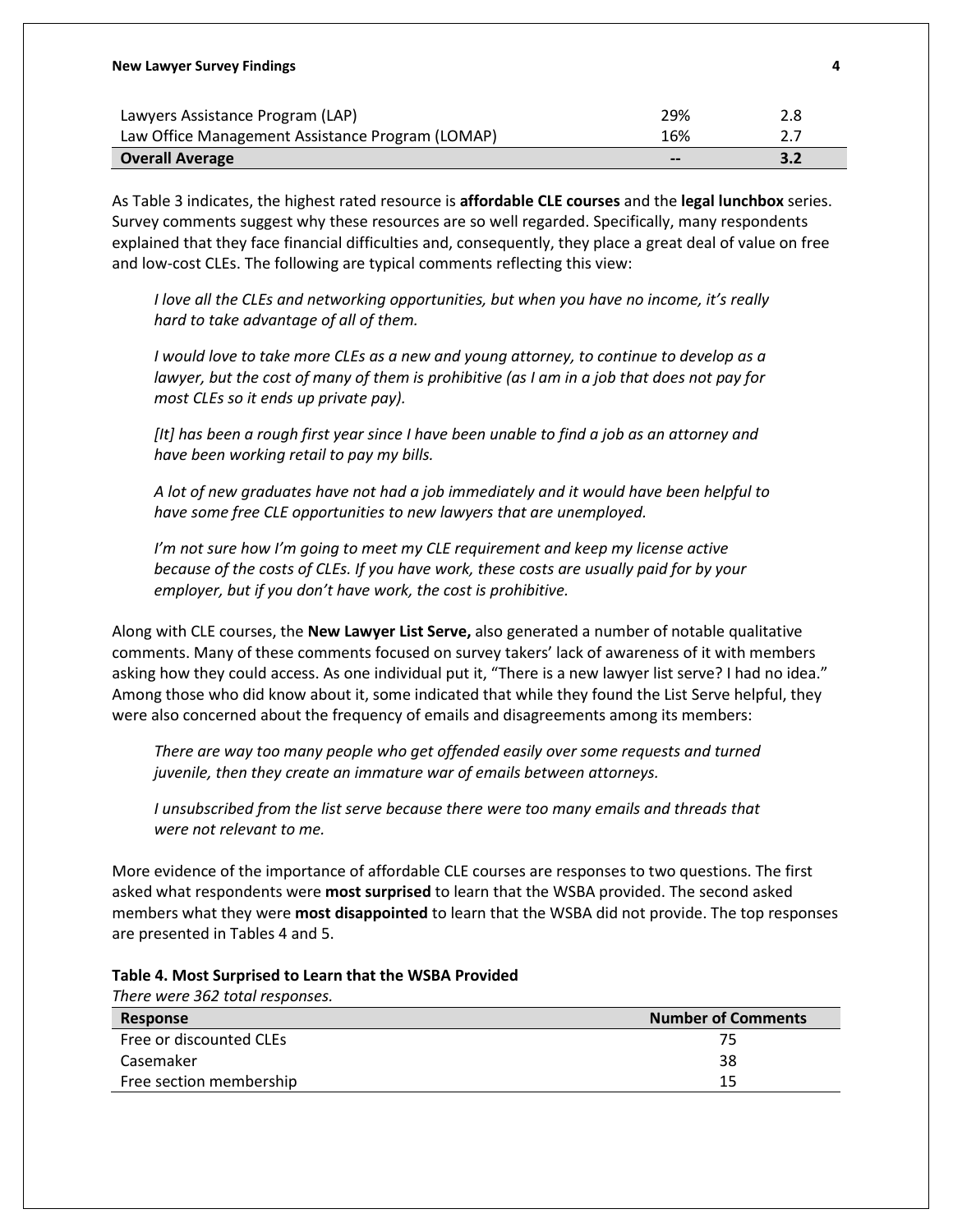## **[Table 5 Next Page]**

## **Table 5. Most Disappointed to Learn the WSBA Did Not Provide**

*There were 350 total responses.* 

| Response                                 | <b>Number of Comments</b> |
|------------------------------------------|---------------------------|
| More free or discounted CLEs             | 42                        |
| Mentoring with an experienced attorney   | 42                        |
| More job search resources and assistance | 42                        |
| Discounts on WSBA membership             | 18                        |
| Networking opportunities for new lawyers | 14                        |

## **WSBA COMMUNITY**

A series of survey questions asked new members about their experiences as part of a community of new and young lawyers, and, in general, survey comments indicated a desire to grow and sustain this group. At the same time, as Table 6 reveals, new attorneys most strongly agreed with a statement about the potentially prohibitive cost of joining a formal group of new lawyers. This rating reflects a consistent theme in the survey results concerning new attorneys' financial challenges. As one individual stated: "After graduating from law school, I was unemployed and did not have the funds to join different divisions, communities and groups."

### **Table 6. New and Young Lawyer Community Ratings**

*Scale equates 1.0 with "Strongly Disagree" and 5.0 with "Strongly Agree"*

| <b>Statement</b>                                                         | Average |
|--------------------------------------------------------------------------|---------|
| Membership dues would prevent me from joining                            | 3.9     |
| I prefer a community centered around my practice area                    | 3.7     |
| It is important to me to be part of a community of new and young lawyers | 3.4     |
| I prefer automatic inclusion into this community                         | 3.3     |
| I prefer to voluntarily opt-in to this community                         | 3.1     |
| I prefer a community centered around my experience level                 | 3.0     |
| I miss the community afforded by the dissolved WA Young Lawyers Division | 3.0     |
| <b>Overall Average</b>                                                   | 3.3     |

New members were also asked to rate the value of membership in WSBA sections. The average ratings for different membership benefits are presented in Table 7. In keeping with previous findings, the table indicates that new members most value CLE courses along with professional networking.

## **Table 7. Section Benefit Ratings**

*Scale equates 1.0 with "Not Relevant to Me" and 4.0 with "Valuable"* 

| <b>Statement</b>                                       | Average |
|--------------------------------------------------------|---------|
| <b>CLE</b> seminars and conferences                    | 3.7     |
| Professional networking with experienced practitioners | 3.7     |
| Being part of a community                              | 3.5     |
| List Serve                                             | 3.5     |
| Legislative updates                                    | 3.5     |
| Professional networking with other new lawyers         | 3.5     |
| Newsletter                                             | 3.3     |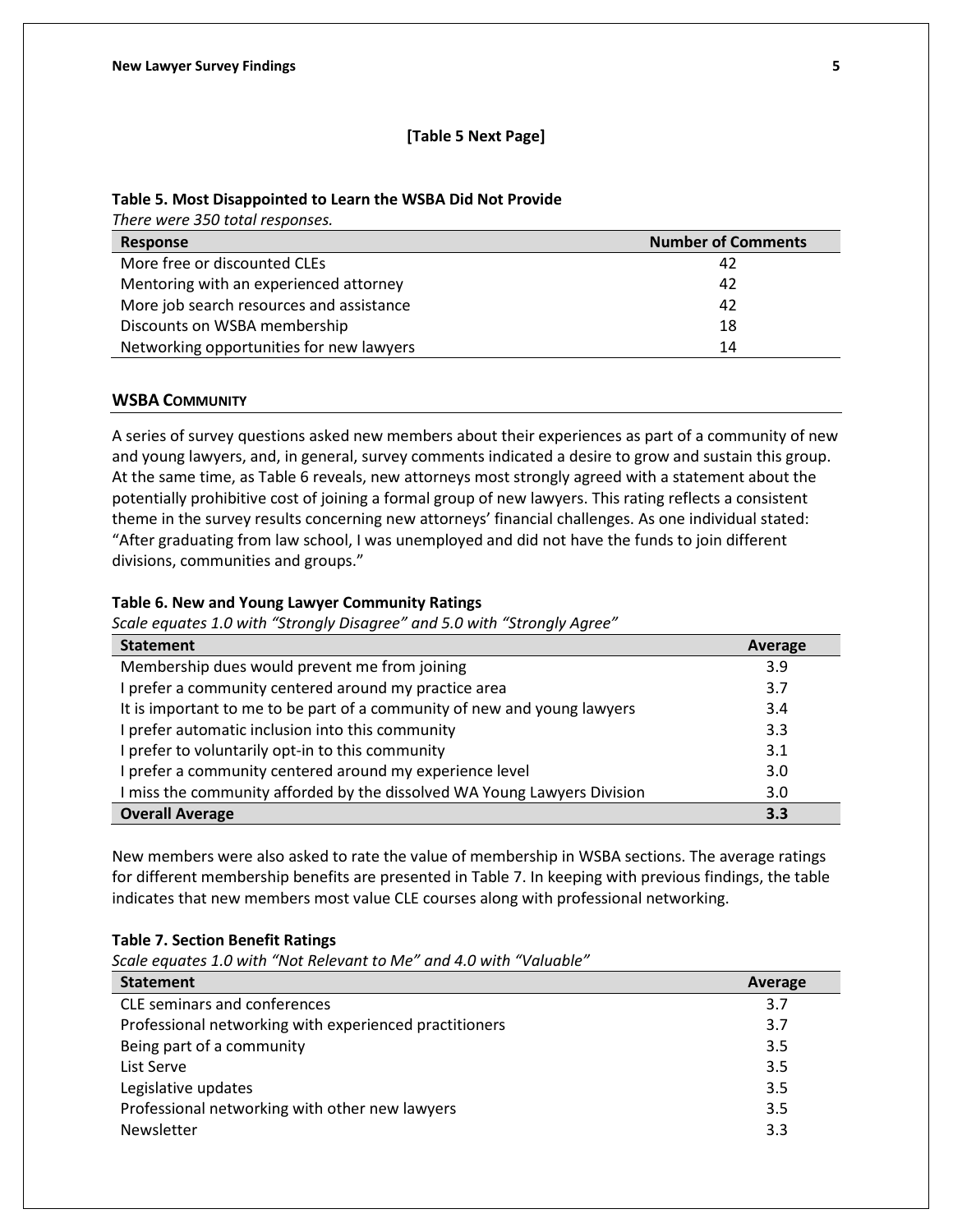| Leadership opportunities | 3.2 |
|--------------------------|-----|
| Online communities       | 3.2 |
| <b>Overall Average</b>   | 3.5 |

Several themes emerged from qualitative comments pertaining to the community of new lawyers. The theme is the **awkwardness of joining "new" and "young" attorneys** together in the same community. The following illustrate this finding:

*YLD is a ghastly term…*

*The "diverse" group of new WA attorneys who had previous careers and experiences (i.e., those over 40) were never adequately involved in WYLC.* 

*I'm new but not young, so I feel excluded. New is grouped into young but new (older) does not feel welcome and the group is heavily oriented to young/new/no prior work experience.* 

*…Does a 25 year old new lawyer have different professional needs than a 50 year old new lawyer?* 

The second theme pertains to a perceived lack of WSBA resources and attention to new lawyers outside the **Seattle region**:

*Most networking events were in Seattle when many live far away so emails seemed more like spam.*

*The WSBA seems most focused on Seattle attorneys at large firms and "access to justice" issues as defined by these Seattle attorneys and the Supreme Court. As a new attorney in a small firm in a rural county, with huge student loans from law school, seeing the WSBA cave to the LLLT's and cut services to young lawyers has been greatly disappointing to say the least.*

*[We need] job finding assistance or CLE opportunities outside of Seattle.*

*Living in central/eastern Washington, there are very few, if any WSBA young lawyer events I can make it to, especially in the winter time in Seattle. I personally feel like the WYLC is mainly for those in Western WA.*

*The bar association seems to care very little about anyone who practices outside of the Seattle metro area. Services are generally only accessible and beneficial to Seattle attorneys. It would be fair for attorneys in Eastern Washington to have lower bar dues in accordance with the reduced value they receive from the bar association.*

And, the third theme pertains to a desire among new members for help in navigating their challenging economic prospects. Members view the WSBA as unaware or unconcerned with the large amounts of **student loan debt** new lawyers must contend with. In fact, student loan debt – and the negative implications it has for starting a legal practice – was a very strong theme in the qualitative comments.

*A lot of us are desperate for work and the support of more experienced attorneys. It's apocalyptic out there and it sometimes seems like older attorneys are hoarding resources.*

*Collectively my wife and I earn ~120,000/yr. Student loan debt is a millstone around our necks. We are barely past paycheck to paycheck living and loans are actively preventing*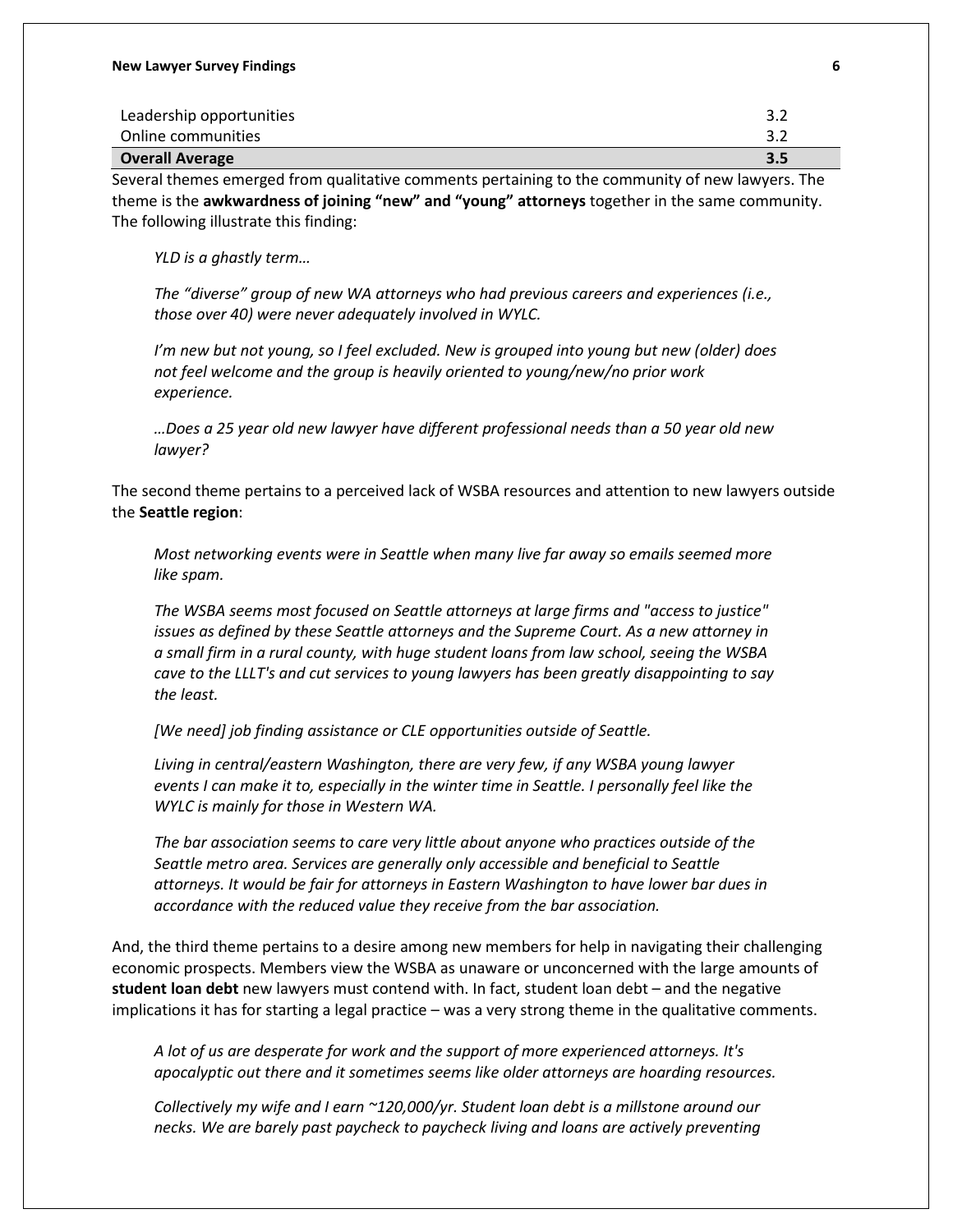#### **New Lawyer Survey Findings 7**

*our entry into the middle class. To the extent that the WSBA can do something/anything about this burden it would be great.*

*There is little recognition of how unfeasible solo practice is under the kinds of debt loads that law grads have.*

*[We need] financial advice and resources. I think this is a valuable asset to new attorneys who are just entering the legal field with large debt.*

*We are broke, buried in debt, and struggling to find entry level opportunities. These opportunities eventually come, but the period between when you take the bar exam and that first real job can be extremely difficult.*

*We generally have a TON of debt, and do not make much during the first few years to leave much extra time or money.*

*The cost of law school is crushing, and debt repayment options have me paying up to 70 years of age. This is unacceptable, particularly when the Federal Government is charging such high interest rates on student debt. Having to pay more for memberships, CLEs, practice area groups, etc., etc. is very difficult.*

### **NEW LAWYER EDUCATION AND TRIAL ADVOCACY PROGRAM**

The survey included two questions about services specifically designed for new lawyers – New Lawyer Education (NLE) and the Trial Advocacy Program (TAP). Tables 8 and 9 provide the results of close-ended questions pertaining to these programs. The tables indicate that the majority of new members were unaware of these services.

#### **Table 8. Attendance at an NLE and/or TAP Seminar**

| Have you attended an NLE seminar or TAP? | <b>Percent of Responses</b> |
|------------------------------------------|-----------------------------|
| I was unaware of these opportunities.    | 42%                         |
| No                                       | 41%                         |
| Yes                                      | 17%                         |
| <b>Total</b>                             | 100%                        |

#### **Table 9. Awareness and Participation in NLE and/or TAP**

| Select the statement that best describes your experience    | <b>Percent of Responses</b> |
|-------------------------------------------------------------|-----------------------------|
| was unaware of these opportunities.                         | 42%                         |
| I would be interested in participating.                     | 23%                         |
| I do not have time.                                         | 14%                         |
| I have participated and found the experience valuable.      | 10%                         |
| I don't find value in this type of experience.              | 6%                          |
| I would rather help develop standard CLE seminars.          | 3%                          |
| I participated but found the experience less than valuable. | 2%                          |
| <b>Total</b>                                                | 100%                        |

Only a limited number of qualitative comments were offered about NLE and TAP and the most common themes focused on a lack of awareness of these services or lack of ability to afford them:

*How is any of this advertised? I have been in practice for 6 years and have never heard about NLE seminars or TAP.*